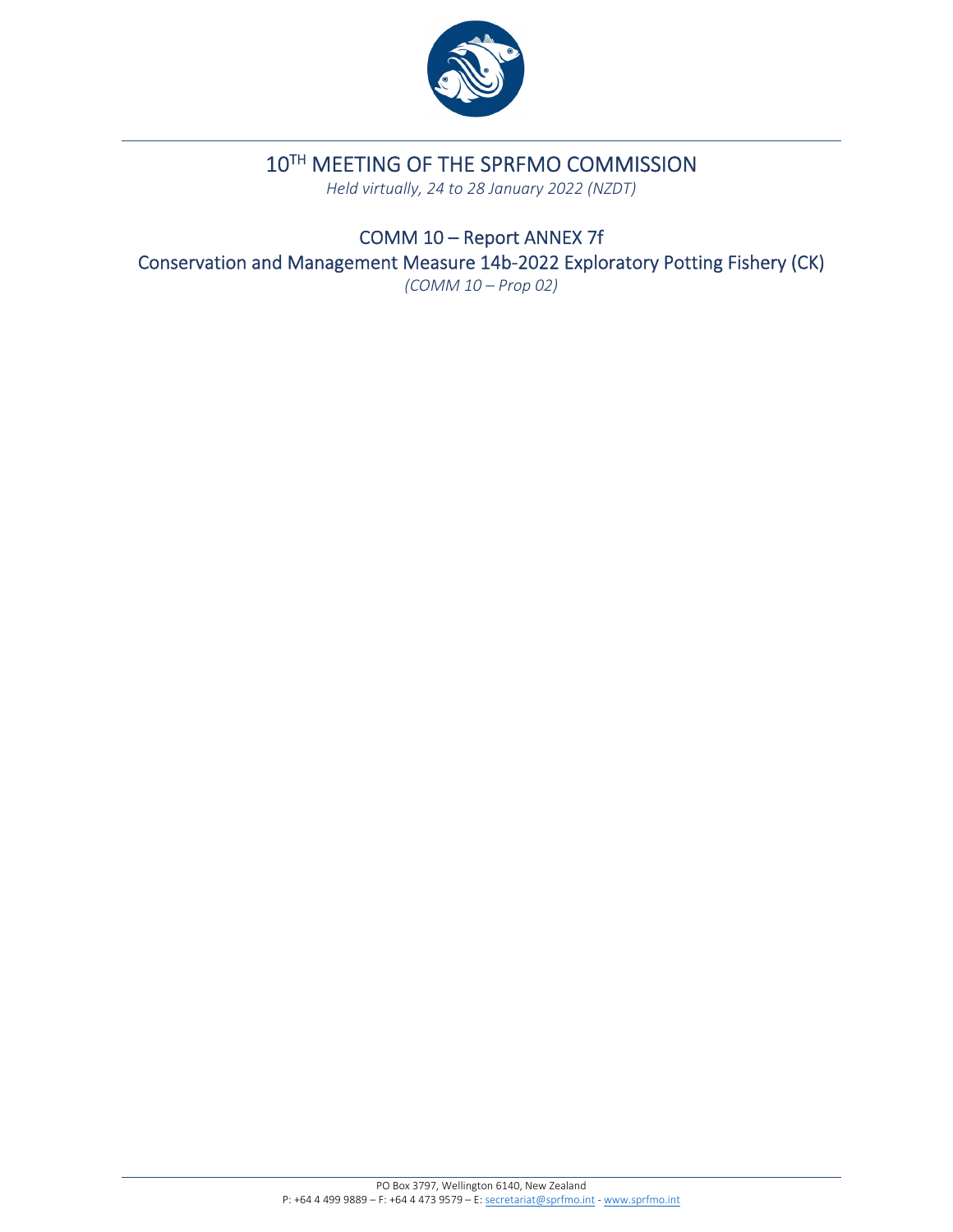

## CMM 14b‐20221

### Conservation and Management Measure for Exploratory Potting Fishery in the SPRFMO Convention Area

*(Supersedes CMM 14b‐2020)*

#### The Commission of the South Pacific Regional Fisheries Management Organisation;

*RECALLING* Article 22 of the Convention on the Conservation and Management of High Seas Fishery Resourcesin the South Pacific Ocean (the Convention) which providesthat a fishery that has not been subject to fishing or has not been subject to fishing with a particular gear type or technique for ten years or more shall be opened as a fishery or opened to fishing with such gear type or technique only when the Commission has adopted cautious preliminary Conservation and Management Measures (CMMs) in respect of that fishery and, as appropriate, non-target and associated or dependent species, and appropriate measures to protect the marine ecosystem in which that fishery occurs from adverse impacts of fishing activities;

*RECOGNISING* Articles 3(1)(a)(i) and (ii) of the Convention, which call on the Commission, in giving effect to the objectives of the Convention, to adopt Conservation and Management Measures (CMMs) that take account of international best practices and protect the marine ecosystem, particularly ecosystems with long recovery times following disturbance;

*FURTHER RECOGNISING* Articles 3(1)(b) and (2) of the Convention which call on the Commission to apply the precautionary approach and an ecosystem based approach to fishery resources under the mandate of the Convention;

*NOTING* the conservation value of relevant SPRFMO CMMs which will apply to activities anticipated to be undertaken pursuant to this measure, including, *inter alia*, CMM 03‐2021 (Bottom Fishing) on the Management of Bottom Fishing in the SPRFMO Convention Area and CMM 09‐2017 (Seabirds) on Minimising Bycatch of Seabirds in the SPRFMO Convention Area;

*AGREEING* that new and exploratory fisheries should not be permitted to expand faster than the acquisition of information necessary to ensure that the fishery can and will be developed in accordance with the principles set out in Article 3 of the Convention;

*RECOGNISING* Article 22(2) of the Convention, which calls on the Commission to adopt preliminary measures that ensure that any new fishery resource is developed on a precautionary and gradual basis until sufficient information is acquired to enable the Commission to adopt appropriately detailed CMMs;

*REVISES and ADOPTS* the following CMM in accordance with Articles 8, 20 and 22 of the Convention: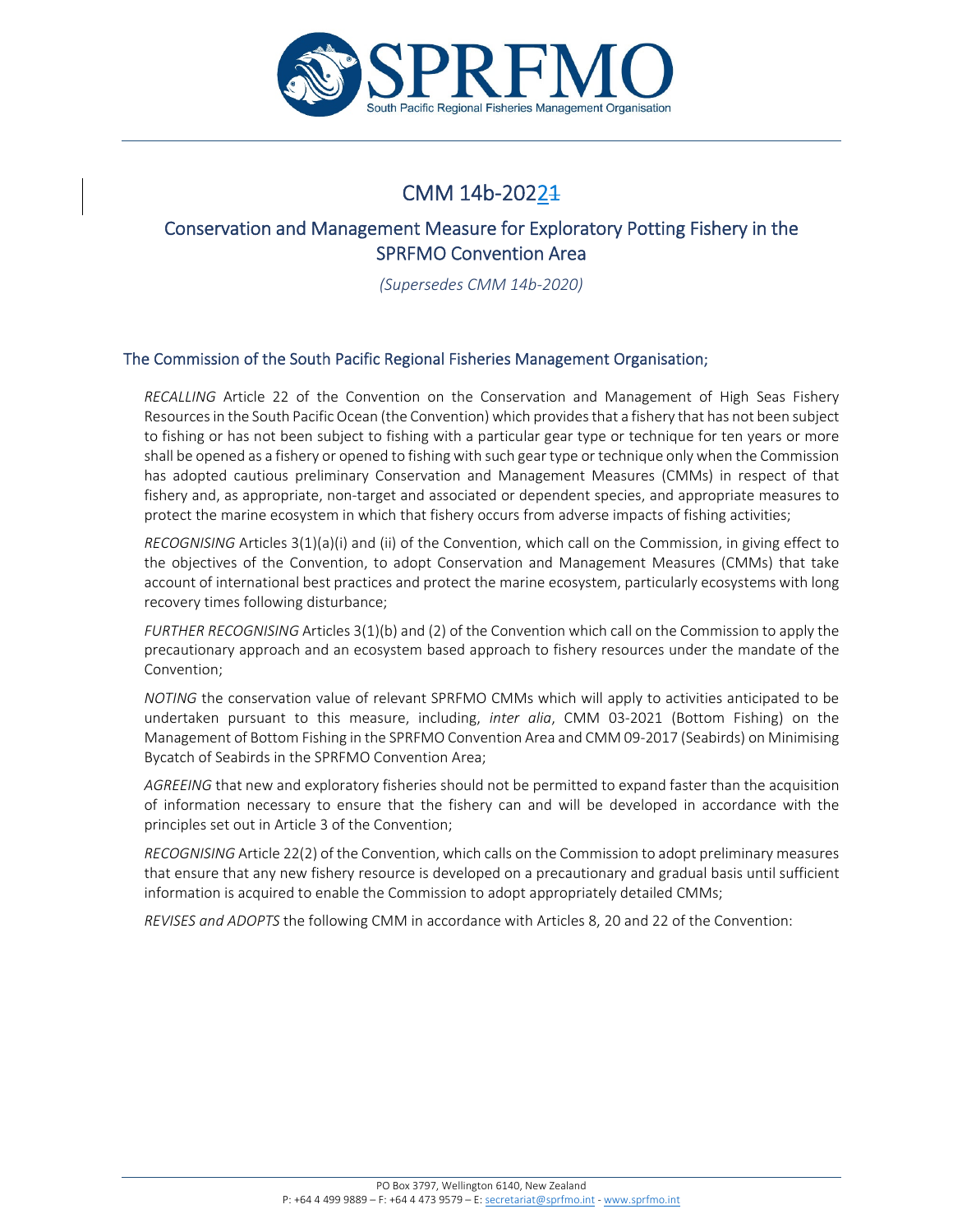

#### **Objectives**

1. To provide for exploratory bottom pot fishing for lobster and crab in the Convention Area for the purpose of obtaining scientific data: to allow the evaluation of the long term fishery potential for a lobster and crab fishery in the Convention Area; to evaluate the possible impacts on the target stocks, associated or dependent species, and marine ecosystems; to evaluate the effectiveness of mitigation measures; and to ensure that the bottom pot exploratory fishery is developed on a precautionary and gradual basis according to the best available science.

#### **Definitions**

- 2. For the purposes of this measure:
	- a) "lobster" means both "*Jasus* spp" lobster and "*Projasus* spp" lobster;
	- b) "crab" means "*Chaceon* spp" crab;
	- c) "bottom potting" means standardised strings of traps carefully designed and dedicated to capturing particular species of crustaceans and having minimal adverse impact on the environment as described in the Fisheries Operation Plan reviewed by the 8th meeting of the Scientific Committee;
	- d) "fishing year" means a year of 12 months, from July 1st to June 30th;
	- e) "lobster spawning season" means the season in which it is believed the *target speciesJasus* spp reproduce and spawn, being July 1st to September 30th;

e)f)"FOP" means this Fisheries Operation Plan;

f)g)"TAC" means Total Allowable Catch.

#### Application

- 3. This measure applies to exploratory fishing for lobster and crab as described in the Fisheries Operation Plan adopted by the SPRFMO Commission (COMM10-WPXX)<del>reviewed by the 8<sup>th</sup> meeting of the Scientific</del> Committee (SC8‐DW01\_rev1).
- 4. None of the obligations in this measure exempt a Member or CNCP from complying with any Convention obligation or any other CMMs adopted by the Commission.

#### Details and Specification of Exploratory Fishing Activities

5. Fishing for lobster and crab, using the bottom potting method, may be conducted on seamounts or other features within the exploratory fishing boxed areas identified in Table 1 below.

| Table 1: The coordinates of the two areas intended for exploratory fishing. |  |  |
|-----------------------------------------------------------------------------|--|--|
|-----------------------------------------------------------------------------|--|--|

| <b>Exploratory area</b> | Latitude | Longitude |
|-------------------------|----------|-----------|
| Foundation              | 31'00 S  | 100'00 W  |
| Sea mount chain         | 31'00 S  | 134'00 W  |
|                         | 40'00 S  | 134'00 W  |
|                         | 40'00 S  | 100'00 W  |
| Northern seamount       | 21'00 S  | 101'00 W  |
|                         | 21'57S   | 101'00W   |
|                         | 23'55S   | 94'13W    |
|                         | 25'06S   | 92'50W    |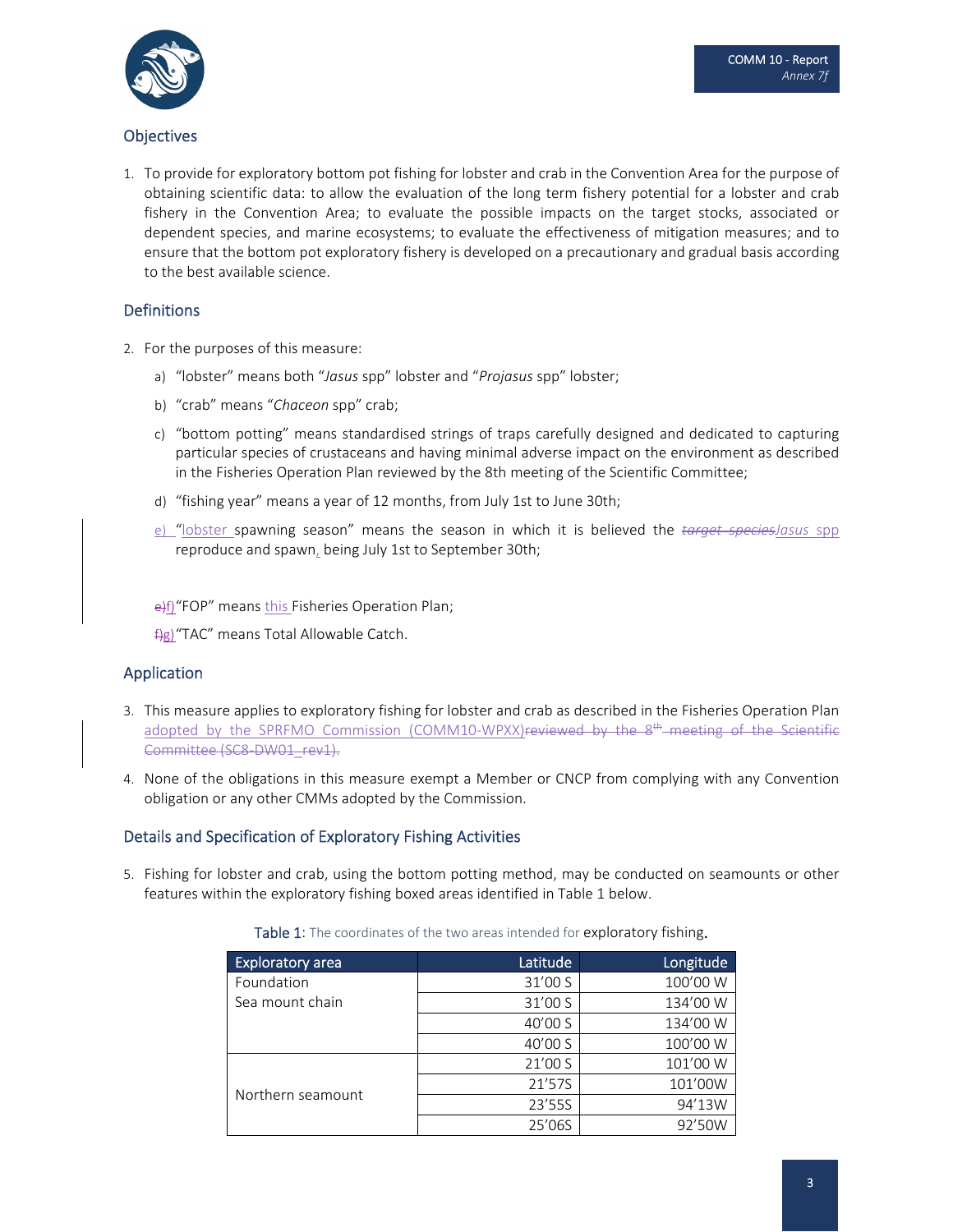

| 27'00S | 92'50W |
|--------|--------|
| 27'00S | 84'00W |
| 21'00S | 84'00W |

5bis notwithstanding paragraph 5, fishing in the Kopernik Valley, coordinates for which are given in Table 2, below depths of 250 metres shall be prohibited.

Table 2

| Longitude  | Latitude  | Data point     |
|------------|-----------|----------------|
| $-116.025$ | $-35.885$ | 1              |
| $-116.005$ | $-35.885$ | $\overline{2}$ |
| $-116.005$ | $-35.89$  | $\overline{3}$ |
| $-116.01$  | $-35.89$  | $\overline{4}$ |
| $-116.01$  | $-35.9$   | $\overline{5}$ |
| $-116.015$ | $-35.9$   | 6              |
| $-116.015$ | $-35.905$ | $\overline{1}$ |
| $-116.01$  | $-35.905$ | 8              |
| $-116.01$  | $-35.91$  | $\overline{9}$ |
| $-116.005$ | $-35.91$  | 10             |
| $-116.005$ | $-35.915$ | 11             |
| $-116.025$ | $-35.915$ | 12             |
| $-116.025$ | $-35.9$   | 13             |
| $-116.02$  | $-35.9$   | 14             |
| $-116.02$  | $-35.89$  | 15             |
| $-116.025$ | $-35.89$  | <b>16</b>      |
| $-116.025$ | $-35.885$ | 17             |

- 6. The exploratory fishing conducted pursuant to this CMM shall apply for two fishing years, commencing July  $1^{st}$ 2021, and ending on June  $30<sup>th</sup>$  2023:
- 7. Each trip shall be limited to a total allowable effort (TAE) of 80 days per trip, setting and hauling no more than five lines of 100 traps per day for lobster, with a limit of 75% of the TAE on Kopernik Seamount per trip (60 days); and no more than five lines of 200 traps per day for crab when fishing below 300m.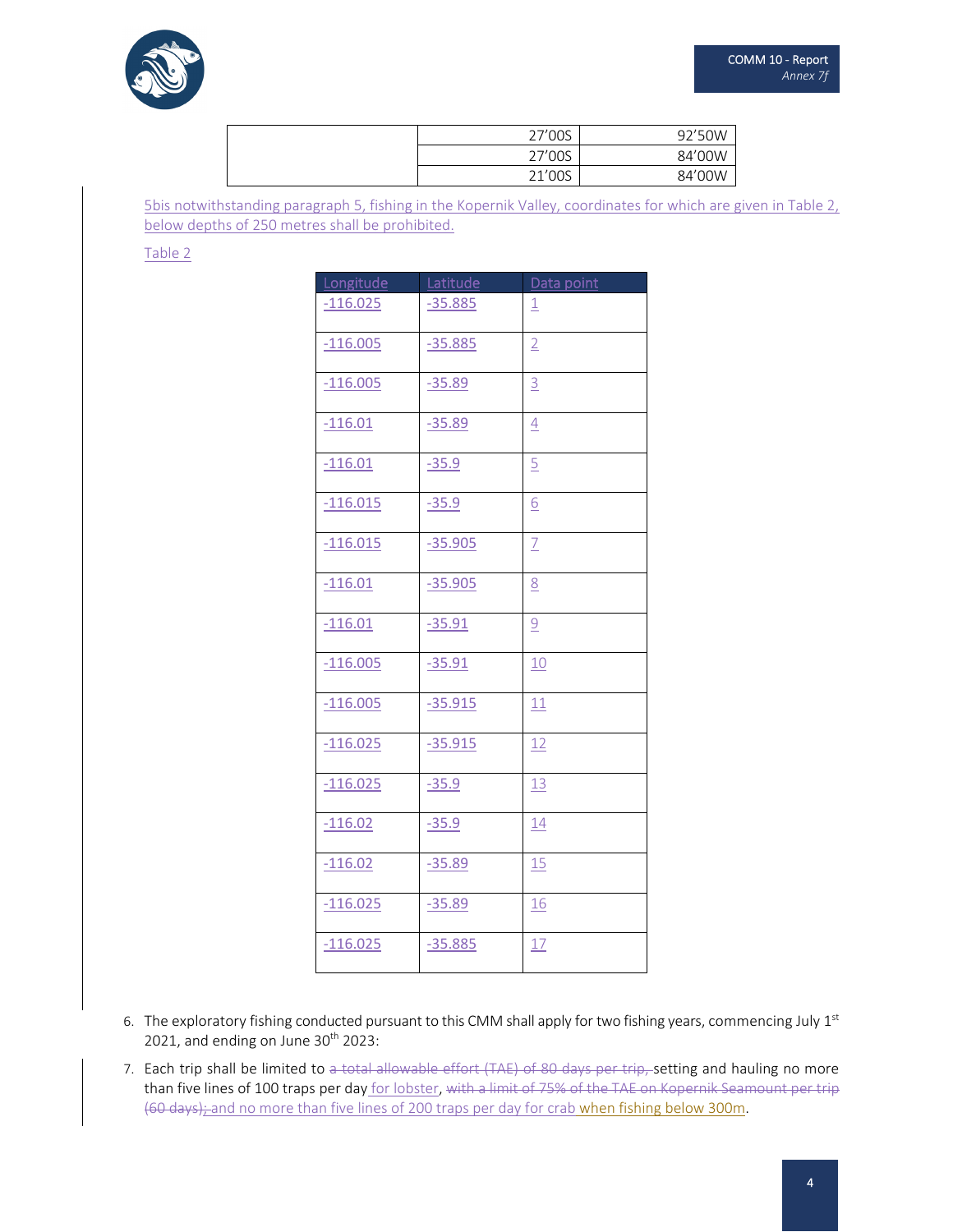

- 8. To facilitate experimental fishing for the planned effective fishing area of the gear, an additional five fishing days will be added to the TAE for one trip between October 2021‐June 2022.
- 9. The vessel is authorised to test alternative trap designs to evaluate gear selectivity.
- 10. A CPUE limit of 4 kg per trap shall be applied for Kopernik Seamount, assessed weekly through a moving 30‐ day window starting on day 30, and assessed every 7 days thereafter. Should this CPUE limit be reached, the Cook Islands shall close Kopernik Seamount and it shall remain closed to fishing pending the SC's review of the Cook Island's planned ongoing response.
- 11. A 20t total allowable catch for *Jasus caveorum* on Kopernik Seamount per trip will apply.
- 12. Fishing shall be closed to the vessel during the lobster spawning season from July through to September each year. The vessel is prohibited from retaining lobster on board the vessel while fishing for other target species during this period.
- 12.13. The maximum lobster and crab (combined) total allowable catch (TAC) taken pursuant to this CMM shall not exceed the global TAC of 300 tonnes per fishing year for fishing years commencing in July 2021, and July 2022.
- 13.14. The Cook Islands shall ensure that any vessel authorised to conduct the exploratory fishing shall provide weekly reports on its fishing activities to the Cook Islands.
- $14.15$ . Any results will be used to develop proposals for the consideration of the Scientific Committee on the design of any subsequent fishing.
- 15.16. Catch and effort shall be monitored on a trap‐by‐trap basis and fishing operations shall cease in that year once either the effort or catch limit, whichever occurs first, specified in paragraphs 6, 7 and 11 has been reached.
	- a) Because the stock and stock status are not known, if at any time during the exploratory fishing the stock indicators show sustainability concerns the Cook Islands shall issue a directive to the authorised fishing vessel for exploratory fishing to cease and advise the Commission promptly thereafter.
- $16.17$ . The Cook Islands shall ensure that any fishing vessel authorised to undertake this exploratory fishing shall have experience working within catch limits and use intensive monitoring of all catch. As a catch limit is approached, fewer strings of traps will be set to constrain the retained catch within the limit.
- 17.18. Fishing activity undertaken pursuant to this measure shall not be considered a precedent for future allocation decisions.

#### Authorised vessels

- 18.19. Any Cook Islands vessel authorised to undertake fishing shall do so pursuant to this measure. In the event that the authorised vessel becomes unavailable, an alternate fishing vessel of similar capability and capacity may be authorised to undertake fishing pursuant to this measure only after the replacement fishing vessel has been notified by Cook Islands to the Executive Secretary who will notify all Members and CNCPs.
- 19.20. In determining the suitability of an alternate fishing vessel the Cook Islands shall consider, *inter alia*:
	- a) the vessel's ability to conduct the exploratory fishing set out in the approved Fisheries Operation Plan reviewed by the 8<sup>th</sup> meeting of the Scientific Committee (SC8–DW01\_rev1) and any subsequent version reviewed and approved by the Scientific Committee;
	- b) the master and crew's history and experience in comparable research or exploratory fishing;
	- c) the ability of the fishing vessel to provide suitable accommodation, facilities, and operating support for a Cook Islands Government observer;
	- d) the ability of the fishing vessel to maintain rigorous monitoring of the potential for Significant Adverse Impacts on Vulnerable Marine Ecosystems (VMEs).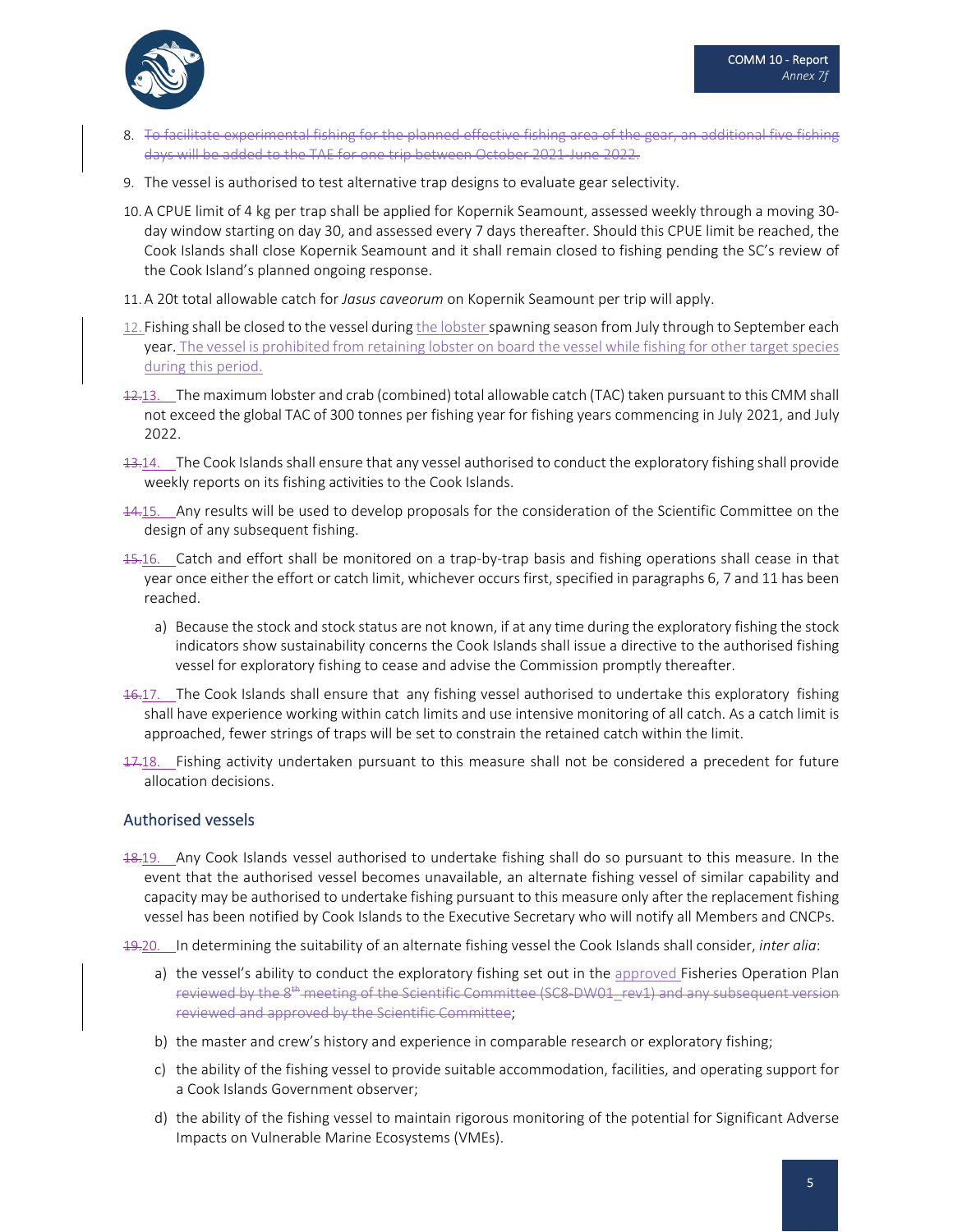

20.21. any history of Illegal, Unreported or Unregulated (IUU) fishing by the vessel. A vessel on the SPRFMO IUU list or the IUU list of another competent regional fisheries management organisation shall not be accepted as an alternate vessel.

#### Management measures

 $24.22$ . Fishing pursuant to this measure shall take place in accordance with this measure or any amendment to the measure adopted by the regular meeting of the Commission.

#### Data collection

 $22.23$ . In undertaking fishing pursuant to this measure, any authorised fishing vessel shall collect all the data required by current CMMs and as set out in the Fisheries Operation Plan reviewed by the 8<sup>th</sup> meeting of the Scientific Committee, and, to the extent possible any further data requested by the Scientific Committee (SC) for its annual evaluation and assessment.

23.24. The vessel shall be fully capable of complying with SPRFMO data standards and reporting.

#### Marine Mammals, Seabirds, Turtles, and other Species of Concern

24.25. A vessel fishing pursuant to this measure shall use the following mitigation methods:

- a) there shall be no dumping of offal while lines are being set or while lines are being hauled;
- b) any offal or discards shall be macerated by machine prior to discarding;
- c) discarding shall take place only at the end of a haul or while steaming; and no biological material shall be discarded for at least 30 minutes before the start of any set or during any set;
- d) discarding may only take place from the opposite side of the vessel from the hauling position.
- 25.26. The following information shall be collected by observers for marine mammals, seabirds, turtles, and other species of concern:
	- a) standardised seabird and marine mammal abundance counts shall be made at the rear of the vessel at the start, middle, end of each event (from set to haul);
	- b) the observer shall have a target of observing 10% of pots hauled for marine mammal, seabird and turtle captures, and for comparison with a sample of recorded video observations;
	- c) all marine mammals, seabirds, turtles, and other species of concern captured shall be identified, and photographs will be taken of as many seabird interactions as possible and all birds released alive;
	- d) all dead birds must be retained for formal identification and necropsy;
	- e) opportunistic observations, photography and identification of marine mammals may be undertaken in collaboration with the crew.
- 26.27. All information specified in CMM 03-2021 (Bottom fishing) and all data necessary to assess encounters with VMEs shall be collected to enable assessment and monitoring of the distribution of vulnerable marine ecosystems in the areas fished.

#### Monitoring & Data Collection

27-28. A vessel undertaking fishing pursuant to this measure shall carry at least one, and preferably two, observers appointed by the Cook Islandsa Cook Islands Government observer, as well as a dedicated assistant experienced in at sea scientific data collection to assist the observer with biological measurement and data collection. Observer data shall be collected in accordance with the SPRFMO Observer data standard and shall